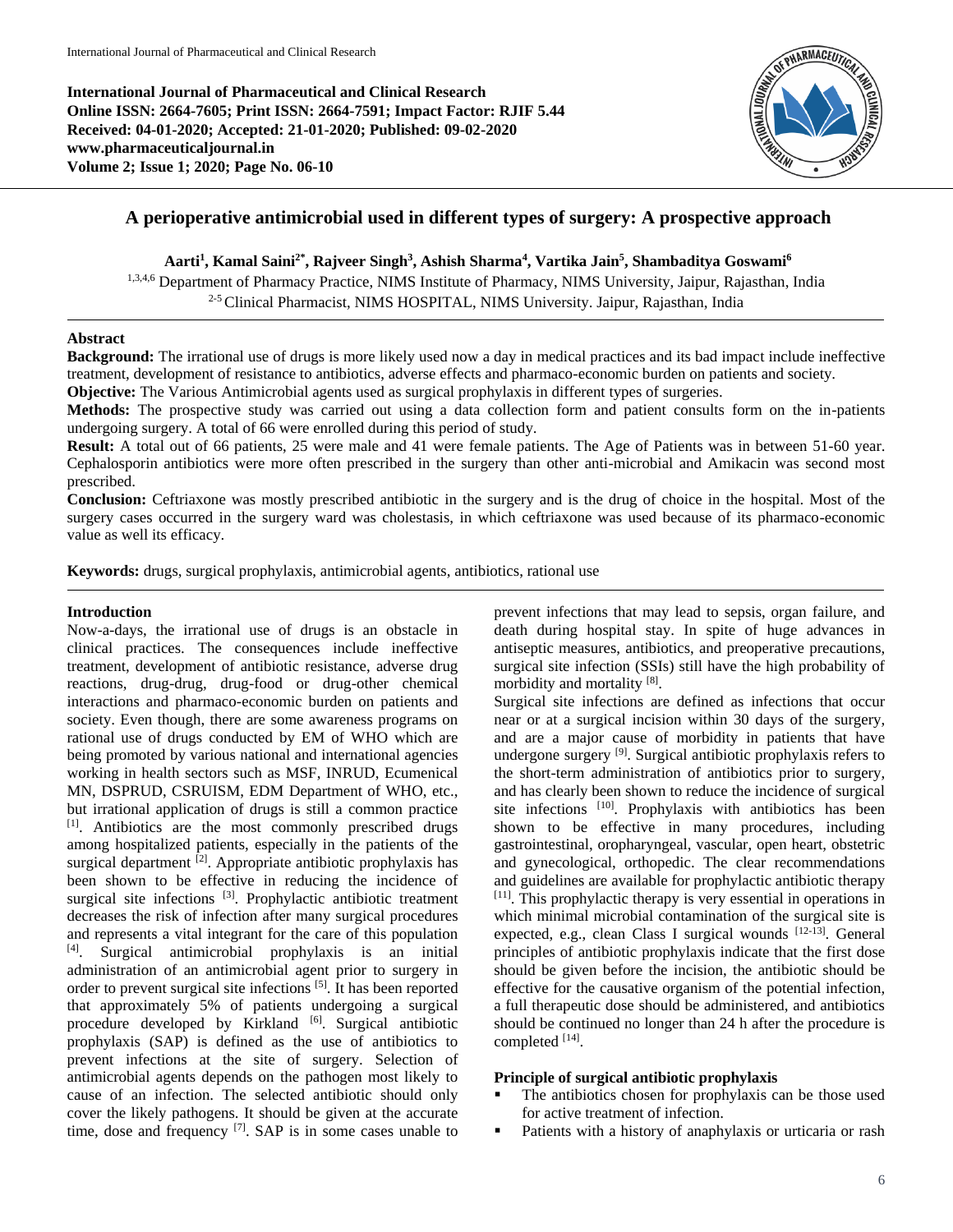occurring immediately after penicillin therapy are at increased risk of immediate hypersensitivity to penicillin and should not receive prophylaxis with a β-lactam antibiotic.

- **Prophylaxis should be started preoperatively in most** circumstances, ideally within 30 minutes of the induction of anesthesia.
- Antibiotic prophylaxis should be administered immediately before or during a procedure.
- **Prophylactic antibiotics for surgical procedures should be** administered intravenously.
- The single dose of antibiotic for prophylactic use is, in most circumstances, the same as would be used therapeutically.
- An additional dose of prophylactic agent is not indicated in adults, unless there is blood loss of up to 1500 ml during surgery or hemodilution of up to 15ml/kg.

## **Materials and methods**

The present prospective and observational study was carried out using a self-prepare data collection form and patient consults form on the inpatients undergoing surgery who are admitted to the surgery departments of a tertiary care teaching hospital of Jaipur District. The study was carried out for a period of 6 months based on following inclusion and exclusion criteria.

### **Inclusion criteria**

- Patient's undergone surgery in surgery department.
- Patients of age above 10 years of either gender.
- Patients who were willing to participate in the study.

## **Exclusion criteria**

- Lactating and pregnant women.
- Patient of age below 10years.

## **Data collection**

All the data regarding the Demographics, chief complaints, current diagnosis, medical history, type of surgery, dose, time and duration of surgery, Antimicrobial prescribed (dose, dosage form, time of, frequency administration route and duration of treatment) was collected in a suitably designed patient profile form.

#### **Source of Data**

- Medical case sheets
- Patient medication record
- Nursing charts
- Surgery notes
- Investigation reports

## **Statistical analysis**

Study had done to view and record the data; prospective study had done to check the outcome and descriptive statistics had applied on the study to collect the data using Microsoft excel SPSS software; and the results were applied in percentage.

#### **Result**

**Table 1:** Frequency of age group

| <b>Age Group</b> | <b>Frequency</b> |
|------------------|------------------|
| 11-20            |                  |
| 21-30            |                  |
| $31 - 40$        |                  |
| $41 - 50$        | 10               |
| 51-60            | 24               |
| 61-70            | 13               |
| 71-80            | 5                |
| 81-90            |                  |
| Total            | 66               |



**Fig 1:** Percentage of age group

**Result:** As reported in table no.1, the maximum numbers of patients enrolled in this study at surgery department were found to be in the age group of 51 to 60

#### **Table 2:** Frequency of surgery

| S no.                    | Name of Surgery                  | Frequency      |
|--------------------------|----------------------------------|----------------|
|                          | Acute Appendicitis               |                |
| $\overline{2}$           | Acute Appendicitis renal calculi |                |
| 3                        | Acute Cholecystitis              | 2              |
| $\overline{\mathcal{L}}$ | Acute Epididymitis               |                |
| 5                        | Appendicitis                     | 5              |
| 6                        | CA of right breast               | 1              |
| 7                        | Cholelithiasis                   | 20             |
| 8                        | Cholelithiasis with Appendicitis |                |
| 9                        | Chronic pancreatitis             | 7              |
| 10                       | Colloid goiter                   | $\overline{2}$ |
| 11                       | Epididymitis                     | 3              |
| 12                       | Hemorrhoids                      | $\overline{2}$ |
| 13                       | Hernia                           | 8              |
| 14                       | Hypothyroidism                   |                |
| 15                       | Liposarcoma                      | $\overline{c}$ |
| 16                       | Lump breast                      |                |
| 17                       | Lymphoma                         |                |
| 18                       | Ulcer in leg                     | 5              |
| 19                       | Scrotum surgery                  |                |
| 20                       | Osteomyelitis                    |                |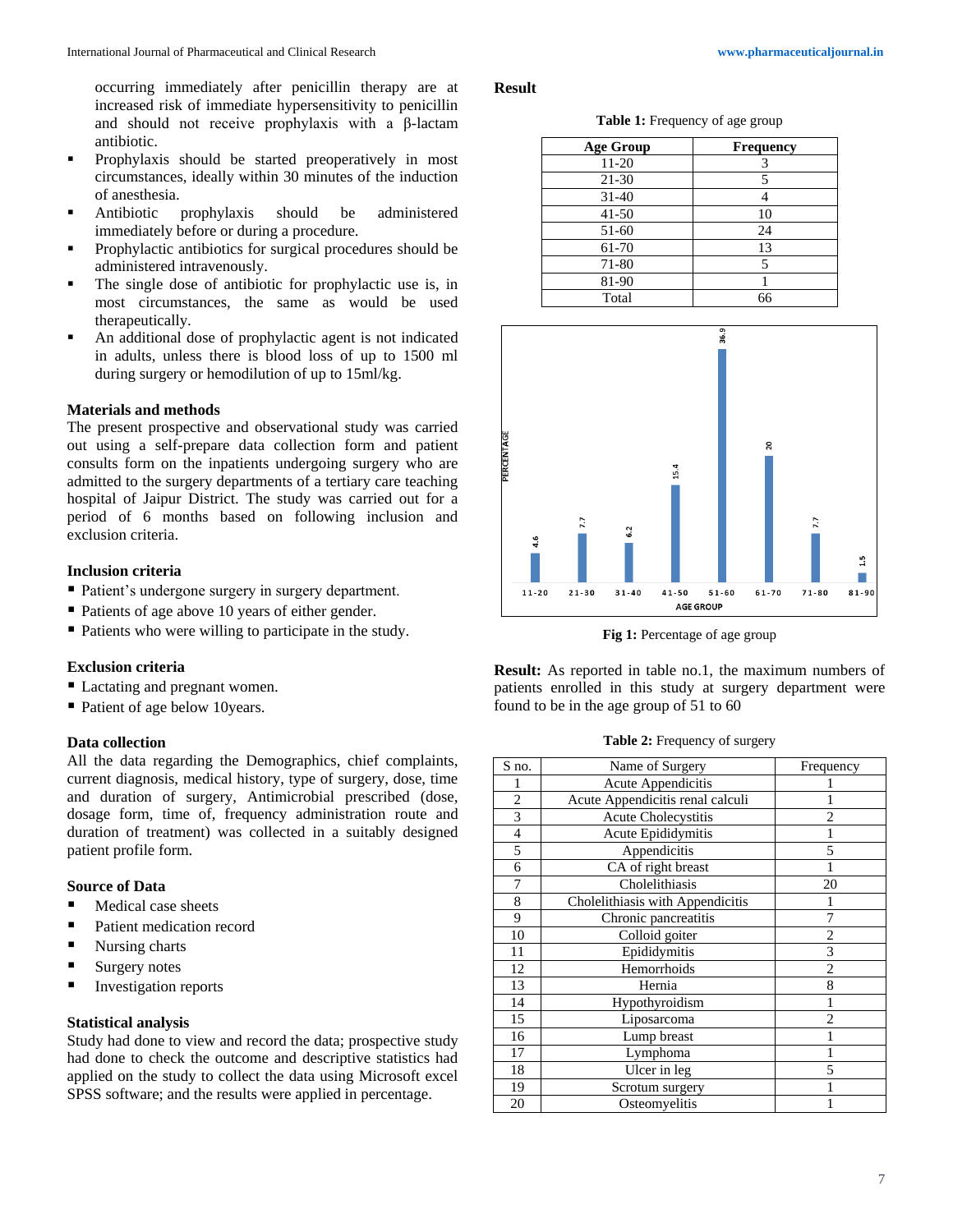

**Fig 2:** Frequency of surgery

Result: As shown above, out of total sixty-six patients the frequency

Of the cholelithiasis surgeries were found to be more as compared to other surgeries.

| Acetaminophen |                |
|---------------|----------------|
| Amikacin      | 18             |
| Cefexime      | $\overline{c}$ |
| Cefoproxacin  |                |
| Cefotaxime    |                |
| Cefoxitin     |                |
| Ceftriaxone   | 33             |
| Cephalosporin | 3              |
| Cloxacillin   |                |
| Diosomine     |                |
| Levofloxacin  |                |
| Linezolid     |                |
| Metronidazole |                |
|               |                |

|  | Table 3: Frequency of antibiotics |  |
|--|-----------------------------------|--|
|--|-----------------------------------|--|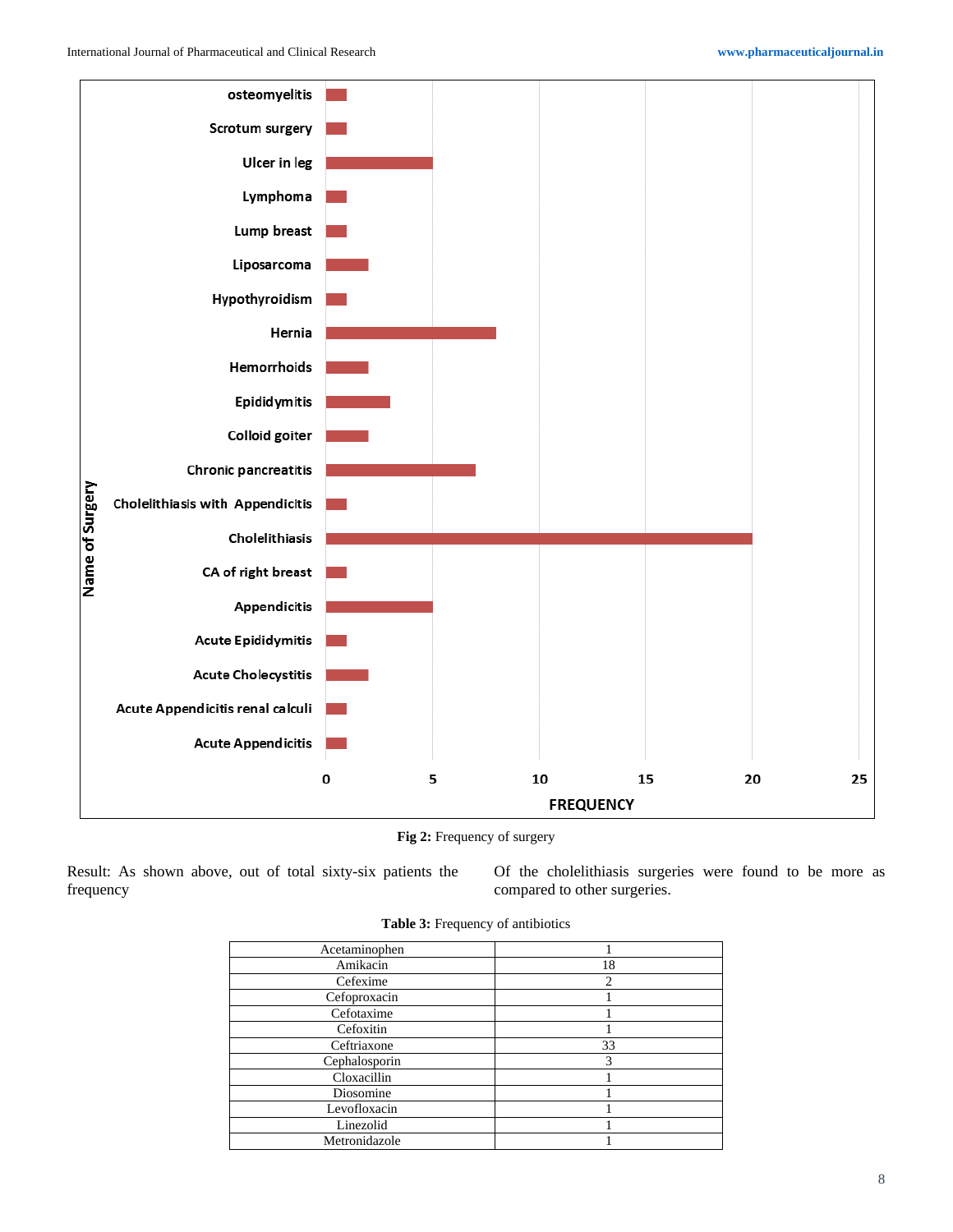

**Fig 3:** Percentage of antibiotics

**Result:** On the basis of above data ceftriaxone were found to be prescribed more in the surgery department and Amikacin antibiotics were found to be second most prescribed medicine in the surgery department in the NIMS tertiary care teaching hospital.

#### **Discussion**

The total numbers of sixty-six Patients were enrolled in this study out of which forty-one were female and twenty-five were male. The most of Patients were in an age group of 51- 60 years in which the Cholelithiasis surgeries were found to be more.

As per National guidelines for Antimicrobials prophylaxis, the ceftriaxone was found to be most prescribed antibiotics and Amikacin was second most prescribed in tertiary care teaching hospital. General principles of antibiotic prophylaxis indicate that the first dose should be given before the incision; the antibiotic should be effective for the causative organism of the potential infection.

#### **Conclusion**

The study conducted at Department of Surgery ward, National Institute of Medical Science and Research among the 66 patients out of which 41 were found to be female and 25 were male and most of patients were in age group of 51-60 years. As per national guideline, ceftriaxone was found to be the first most prescribed antibiotics and amikacin were second prescribed antibiotics in the surgery department and

cholelithiasis surgeries were found to be more in this department.

#### **Acknowledgement**

The authors are thankful to management and principle of NIMS University for giving us a chance to explore in the world of research and support to carry out the research work in this University.

## **Reference**

- 1. Salman MT, Khan FA, Rahman SZ, Makhdoom M. Drug Prescribing Pattern in Dental Teaching Hospital.JK Science. 2009; 11(2):107
- 2. Salman MT, Akram MF, Rahman SZ, Haseen MA, Khan SW. Drug Prescribing Pattern in Surgical Wards of a Teaching Hospital in North India. Indian J Practicing Doctor. 2008; 5(2):47-50
- 3. Jan N, Abbas Z, Ahmed MN. Prospective Randomized Open Labeled Study Comparing Prophylactic Efficacy of Parenteral Single Dose Cefuroxime vs Ampicillin-Sulbactam in Patients undergoing elective cholecystectomy. JK Science, 2012, 14(2).
- 4. Mangram AJ, Horan TC, Pearson ML, Silver LC, Jarvis WR. Guideline for prevention of surgical site infection, 1999. Centers for Disease Control and Prevention (CDC) Hospital Infection Control Practices Advisory Committee. Am J Infect Control. 1999; 23:97-132
- 5. Delgado-rodriguez M, Sillero-Arenas M, Medina-